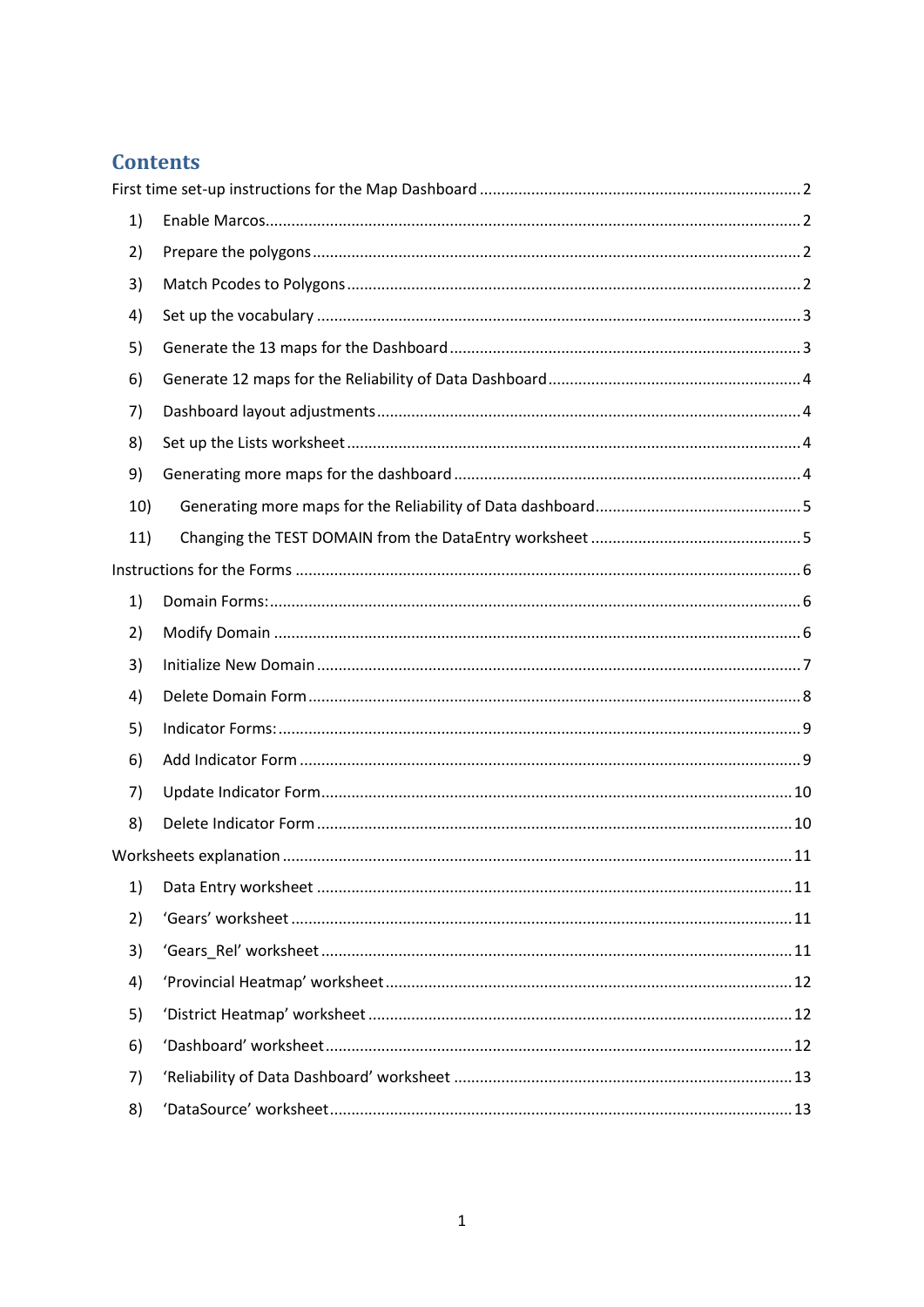# <span id="page-1-0"></span>**First time set-up instructions for the Map Dashboard**

These instructions need to be executed once to set up a new prioritization tool. Assuming you know your way around Excel and Arcmap, this should take less than an hour.

# <span id="page-1-1"></span>**1) Enable Marcos**

If necessary, add the developer tab: File>Options>Ribbon.

Enable the macros: Developer>Macro Security>Disable with notification. You may need to re-open the workbook.

## <span id="page-1-2"></span>**2) Prepare the polygons**

- Draw polys in ArcMap (Admin level 1, 2 or 3).
- Make the map as large as possible on your screen. Resize the map window to have minimal white space around the geometry.
- Set polygon rendering to no line, white fill (**not** transparent).
- Label the polygons. The labels do not need to be pretty, just readable. They will be deleted eventually. When you can see the labels but not the geometry, you've got it right.
- Export the map to EMF.
- Set resolution to 300dpi and quality to highest (this could be experimented with to lower file size for pdf end products)
- In the Excel template, select the Geometry worksheet.
- Insert the EMF as a picture.
- Reposition if you like, but avoid resizing.
- Right click the picture>edit.
- This forces conversion to drawing objects. Do not ungroup the resulting group (ever).
- Select the resulting group, and set the outline to solid line, 35% gray, .75pt. Do not change the fill. This will outline the group, each admin unit, and each label box.

## <span id="page-1-3"></span>**3) Match Pcodes to Polygons**

- Copy a sorted list of pcodes onto the 'Setup Geometry' sheet in the indicated column (P Codes in column A and Admin name in column B).
- Click "Rename Polygons". A polygon will be selected and you will be prompted to click the cell containing the matching p-code.
- Repeat this process until complete.
- You can confirm that the naming is correct by selecting them one at a time and confirming the name in the address window.
- When the labels is covering entirely the polygon you are trying to select, try to identify first the corresponding item in the selection pane, or delete the label text box so to be able to select the right (this applies usually when the adm1 territory you are trying to select is very small)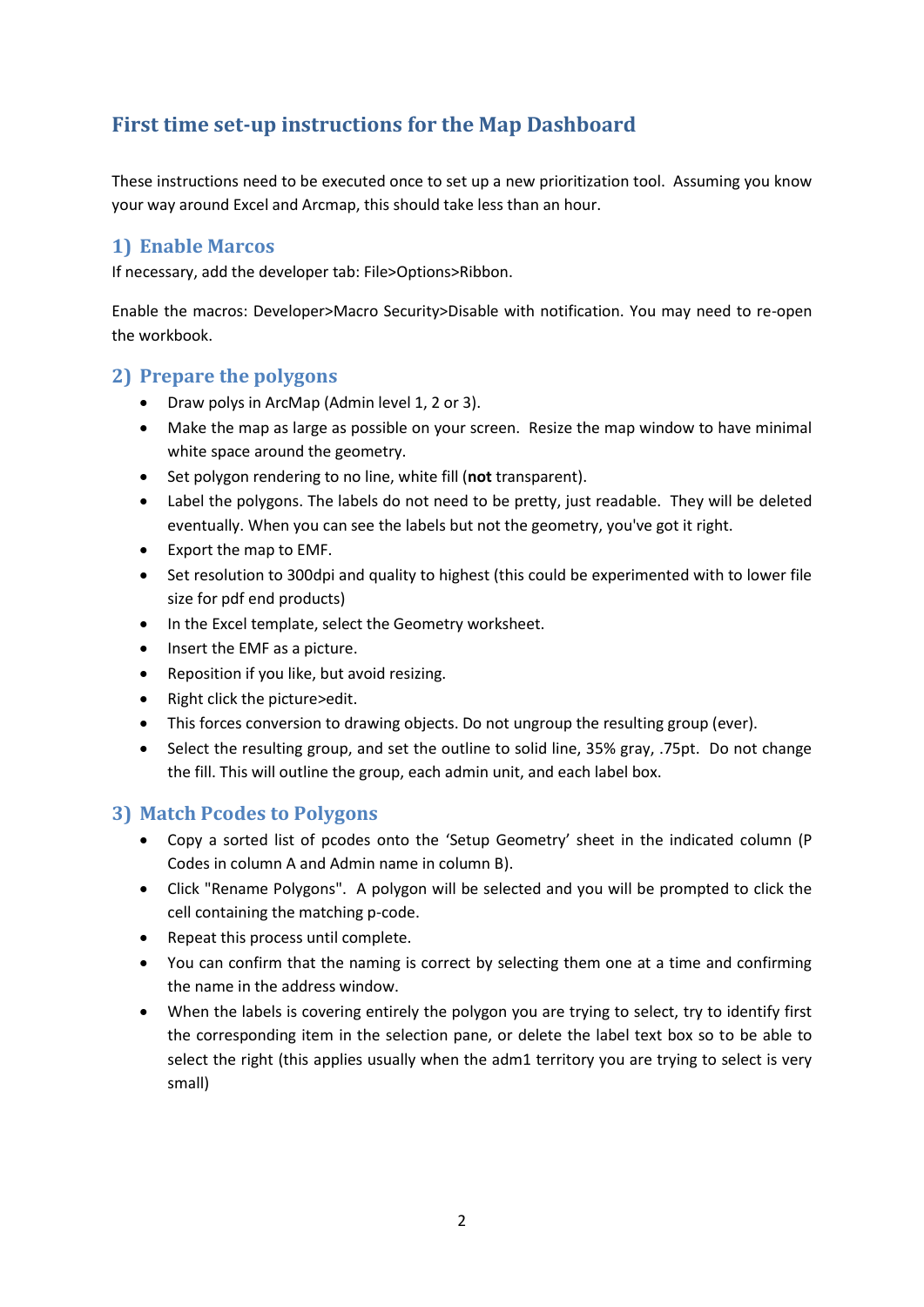# <span id="page-2-0"></span>**4) Set up the vocabulary**

- Unhide the Vocabulary worksheet and set up the blue vocabulary cells in column 'I' (tbl\_Countries) by providing the country name. For example: Yemen, South Country .! Sudan. SS.
- Likewise provide the country name in column 'M', preceded by 'Grp\_' (tbl\_MapsCoord). For example: Grp\_Yemen, Grp\_South Sudan.

| <b>MAP</b> | $=$ Top    | = Left     | $\mathbf{r}$ Height $\mathbf{r}$ Vidth |     |            |  |
|------------|------------|------------|----------------------------------------|-----|------------|--|
| Grp_SS     | 471,402435 | 197.239136 |                                        | 149 | 102.813072 |  |

- There must not be any blank rows, including at the bottom of the table.
- Never delete entire rows from this or any sheet in this workbook.
- You can remove table rows by selecting them>right click>delete>table rows.
- You can resize the table to remove empty rows at the bottom by dragging the small handle that appears in the bottom right corner of the bottom right cell in the table. You can also use Table>Resize Table.
- You can sort rows in a table using the drop-menus at the top of each column.
- You can use Format Painter to apply "no format" to cells pasted from another table to restore the default table formatting (this is not a requirement).

# <span id="page-2-1"></span>**5) Generate the 13 maps for the Dashboard**

- Select and delete the polygon labels.
- The Selection Pane may be helpful for this (on the Drawing Tools ribbon). Do not ungroup.
- Select and delete the frame polygon. This is part of the group and will be visible on the dashboard if not deleted.
- Select the map (the group containing all the polygons). Copy the map and paste it onto the "Dashboard" worksheet.
- Using ONE of the small map boxes (there are 12 of them), resize your map to fit in the box. The fit does not need to be perfect. You can adjust the numbers and dimensions of the boxes later.
- Hold down shift while resizing to constrain the resize to proportional. "Stretching" the polygons disproportionately is a sin. Don't do it.
- You can select and move the color ramp group to find the best possible layout. Just be careful not to rename any of these graphic elements or delete them.
- It is recommended that final adjustments to the layout of the dashboard (deleting unneeded maps, resizing map boxes, etc.) be left until later in the process.
- Once happy with the map size, make a note of the height and width of the group (right click>properties>size). You will need these values to be in centimeters (hint: 1" = 2.54cm and  $1pt = 0.035278$  cm).
- Go back to the 'Setup Geometry' worksheet; delete all the maps from the former template in the Dashboard worksheet by clicking on 'Delete Maps from dashboard' button.
- Rename the map (entire group) to 'Grp yourcountryname' by selecting it and entering the name in the address window.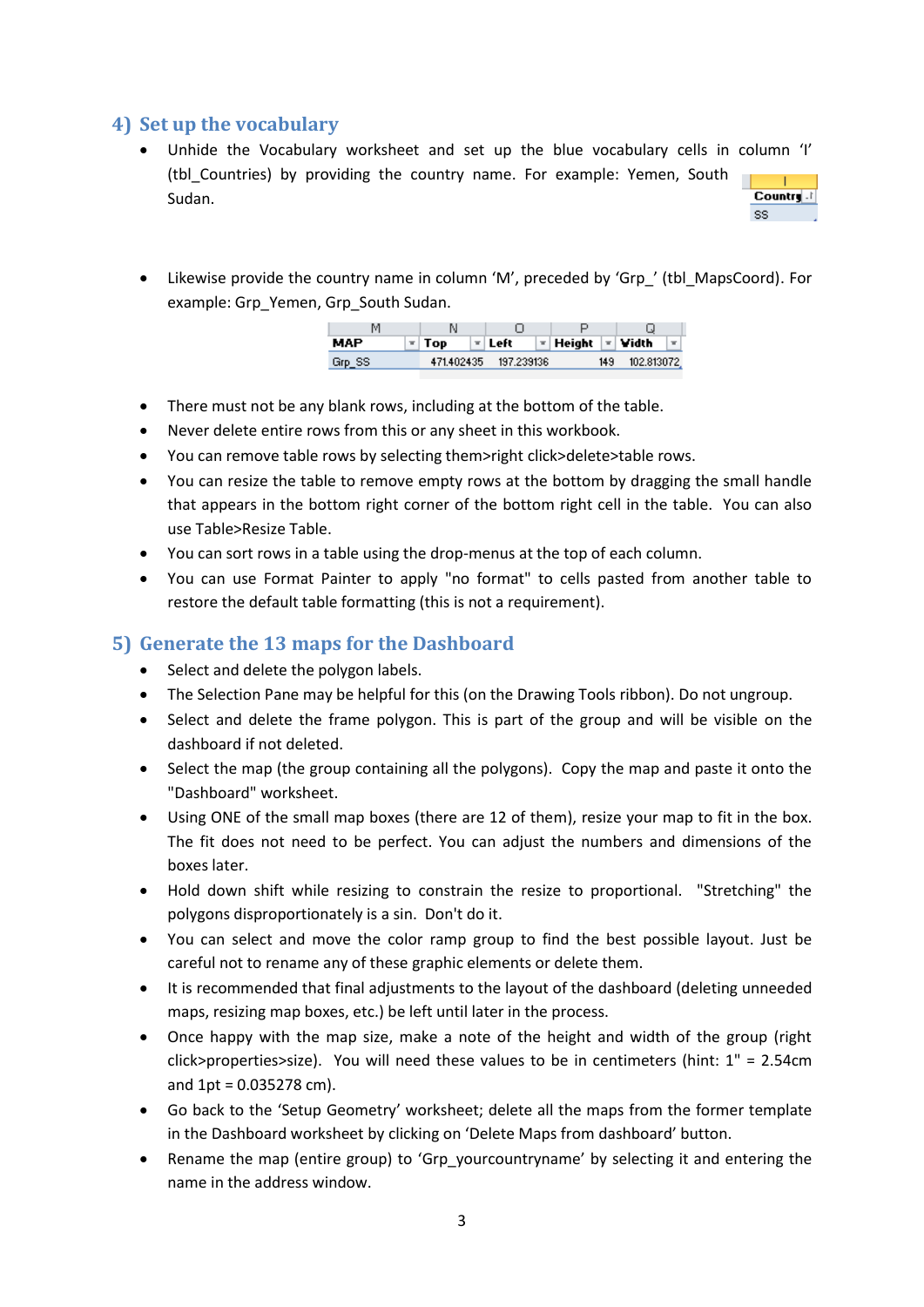- Click on 'Generate Maps for Dashboard' to generate 13 maps for the dashboard.
- Note that each polygon in each map has a unique name. It is important that these are not changed and that the maps are not re-ordered on the page. For example, the map with polygons named [pcode] 1 must be under the text box named (but not labeled) MapTitle 1 and with the color ramp labels named ColorRamp\_1.

# <span id="page-3-0"></span>**6) Generate 12 maps for the Reliability of Data Dashboard**

- Go back to the 'Setup Geometry' worksheet.
- If there are any maps present on the Reliability of Data Dashboard worksheet then use the 'Delete Maps from Reliability Dashboard' button to delete them.
- Click on 'Generate Maps for Reliability of Data Dashboard' to generate 12 maps for the dashboard.
- Note that each polygon in each map has a unique name. It is important that these are not changed and that the maps are not re-ordered on the page. For example, the map with polygons named [pcode]\_1\_1 must be under the text box named (but not labeled) MapTitle 1 1.

# <span id="page-3-1"></span>**7) Dashboard layout adjustments**

- You can now make adjustments to the items on the 'dashboard' and 'Reliability of data dashboard' worksheets. Almost every element on the page is a text box or other movable graphic. You may delete any unused small maps at the bottom and their associated color ramps, titles and frames.
- You may **not** delete any map that is associated with a Domain on the Vocabulary page.
- Do not delete anything else from these worksheets.

## <span id="page-3-2"></span>**8) Set up the Lists worksheet**

- Paste in AdminName and Pcode values for Admin level 1 in 'tbl\_admin1' table on the worksheet (Column A and B). The table will auto expand based on the list.
- Similarly, paste in AdminName and Pcode values for Admin level 2 in 'tbl\_admin2' table on the worksheet (Columns F- M). The table will auto expand based on the list.
- Paste population figures in Column 'J' and IDPs figures (if available) in column M (IDP families).
- If you are setting up the tool at admin level 3 then provide Admin 3 names and Pcode in columns 'K' and 'L'. Additionally add two more columns in the 'DataEntry' worksheet after column 'G'. In the first column enter **=IFERROR(Lists!K12,"-")** in the formula window and press enter. Similarly in the second column enter **=IFERROR(Lists!L12,"-")** in the formula window and hit enter.

## <span id="page-3-3"></span>**9) Generating more maps for the dashboard**

- Copy one of the small domain maps from the dashboard; paste it on the 'ChangeMapName' worksheet.
- Rename the map group as "MapGeometry" by typing the name in the address window.
- , click the "Select and Rename Shapes for Map Dashboard" button to rename the polygon names. Enter '13' (without quotes) in the input box and press OK. The shapes will be renamed with '\_13' at the end of their name.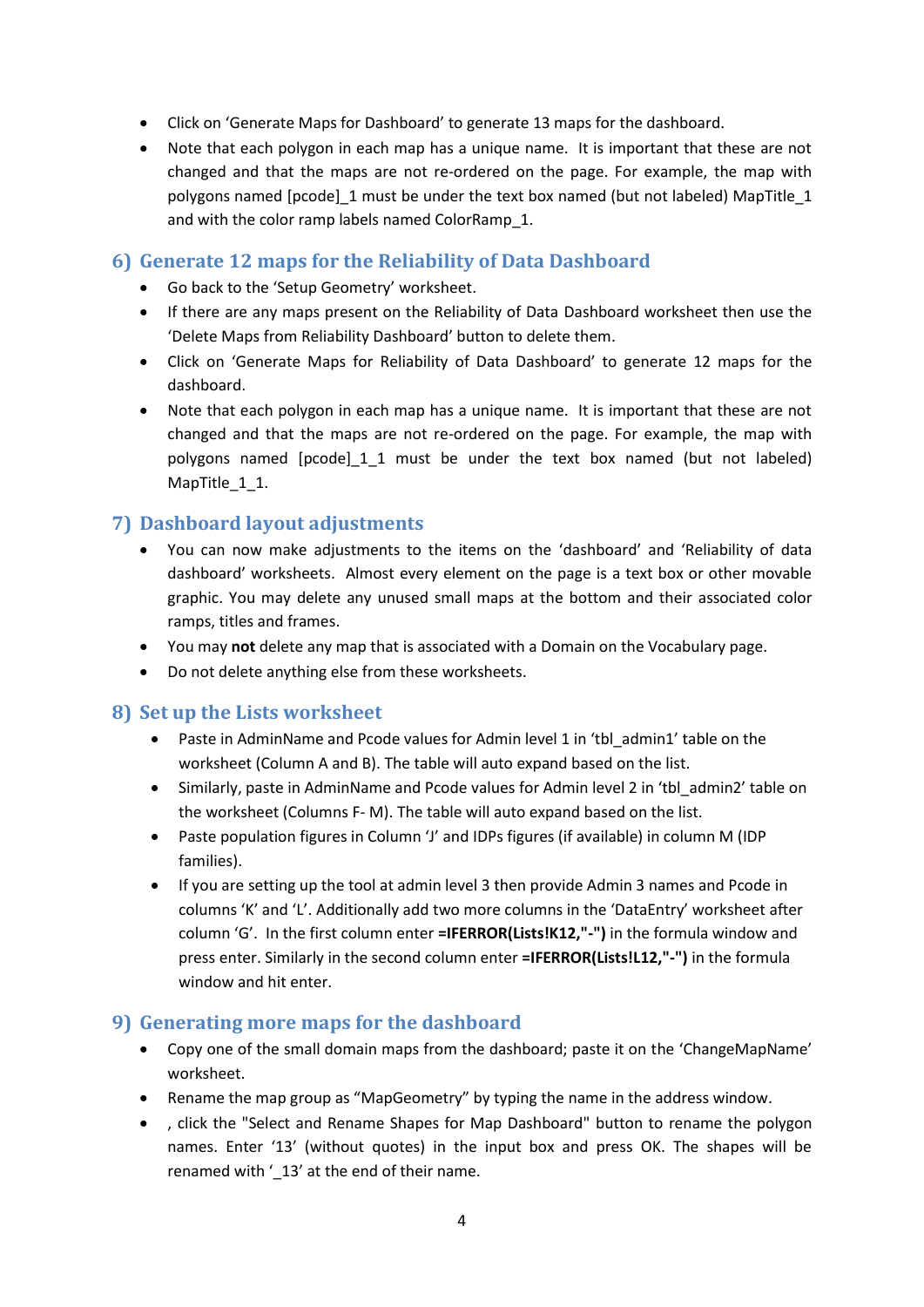- Copy and paste the map on the 'Dashboard' sheet.
- Name it by selecting the entire group and providing 'MapGeometry 13' in the address window
- Repeat the process to generate as many small maps for the domain as you want.

# <span id="page-4-0"></span>**10) Generating more maps for the Reliability of Data dashboard**

- Copy one of the small domain maps from the reliability of data dashboard; paste it on the 'ChangeMapNameRel' worksheet.
- Rename the map group as "MapGeometryReliability" by typing the name in the address window.
- Click the "Select and Rename Shapes for Reliability Map Dashboard" button to rename the polygon names. Enter '13' (without quotes) in the input box and press OK. The shapes will be renamed with '\_13\_13' at the end of their name.
- Copy and paste the map on the 'Reliability of Data Dashboard' sheet.
- Name it by selecting the entire group and providing 'MapGeometry 13 13' in the address window
- Repeat the process to generate as many small maps for the domain as you want.

# <span id="page-4-1"></span>**11) Changing the TEST DOMAIN from the DataEntry worksheet**

- **Never delete the first domain "Test Domain' from the 'DataEntry' worksheet, as this will mess up with the formulas in the workbook. Change the name of the domain using 'Modify Domain' Form first and then change the indicator details using the 'Edit Indicator' form.**
- **Please follow the steps on the next page to change the test domain.**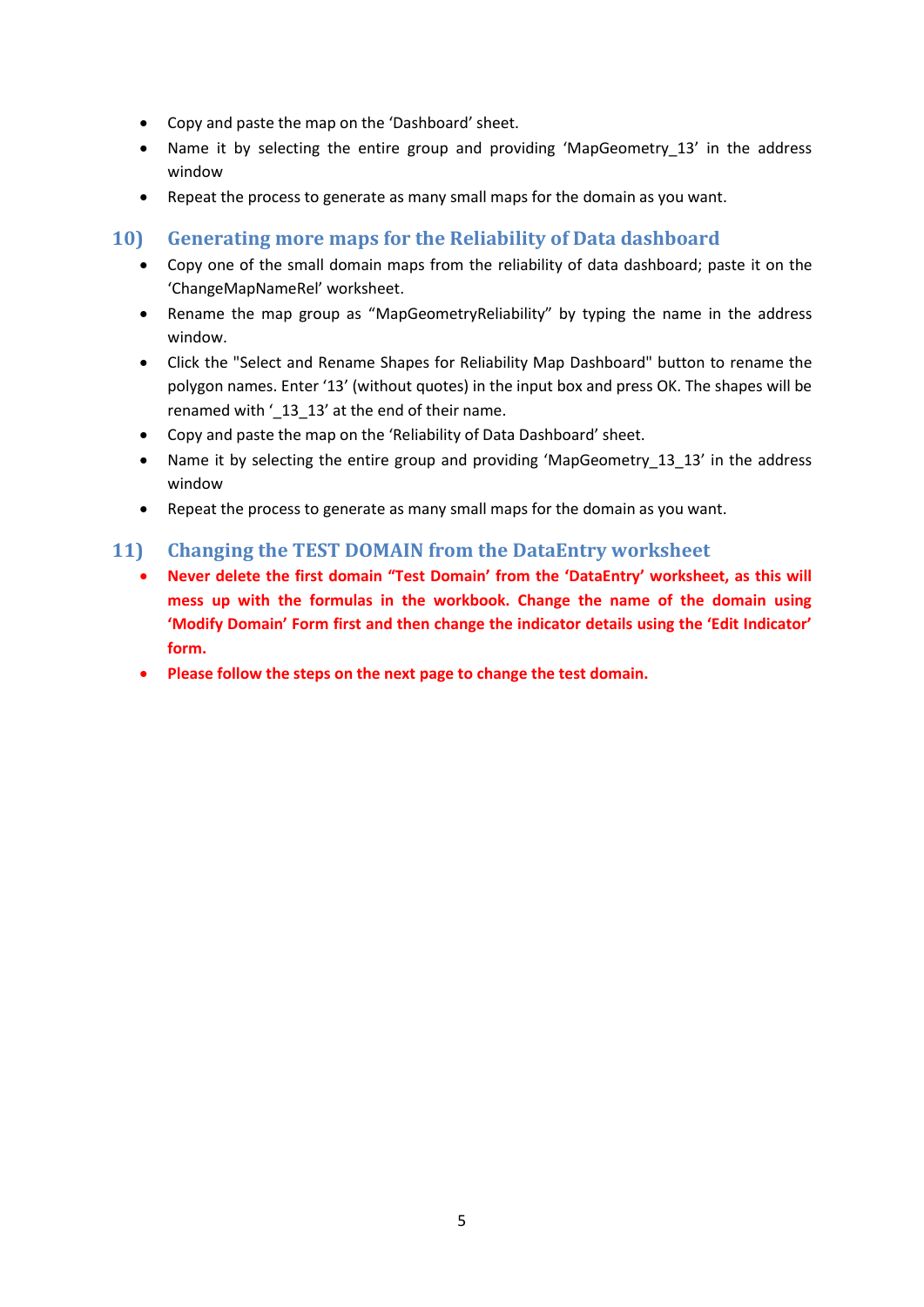# <span id="page-5-0"></span>**Instructions for the Forms**

|                   |            | CAR: Humanitarian Needs ComparisonTool |                    |                         |               |                               |
|-------------------|------------|----------------------------------------|--------------------|-------------------------|---------------|-------------------------------|
| <b>DataSource</b> | Data Entry | Open Menu                              | Heatmap Prefecture | Heatmap Sous-Prefecture | Map Dashboard | Reliability of Data Dashboard |

Click on the 'Open Menu' button to open the main menu.

<span id="page-5-1"></span>**1) Domain Forms:** There are 3 forms under this tab, using which you can update the first 'Test Domain', add or delete a domain name on the Domain list (Vocabulary worksheet), add indicators for the newly added domain and completely delete a domain and its relevant indicator(s) from the workbook.

**Figure 1: Domain Forms**

| Main Menu                                                                             |                             |
|---------------------------------------------------------------------------------------|-----------------------------|
| Domain Forms<br><b>Indicator Forms</b>                                                |                             |
| Update a Domain (to be used only for the first<br>time when updating the Test domain) | <b>Modify Domain</b>        |
| Initialize the new Domain by<br>adding the first indicator                            | <b>Intialize New Domain</b> |
| Delete a Domain and its indicators                                                    | Delete Domain               |
|                                                                                       |                             |
|                                                                                       | Exit                        |

# <span id="page-5-2"></span>**2) Modify Domain**

**Figure 2: Update Domain name**

| Update Domain Name |                       |                    | x |
|--------------------|-----------------------|--------------------|---|
| change             | Select Domain name to | <b>Test Domain</b> |   |
|                    | Update Domain name    |                    |   |
|                    | Update Domain Name    | Close/Cancel       |   |

- This form is to be used only for the first time to change the 'Test Domain' name, when you are setting up the tool. Select the domain from the combo box, change its names and hit the 'Update Domain Name' button.
- This action will change "Test Domain' to whatever you input in the 'Update Domain Name' textbox in all of the relevant worksheets and formulas.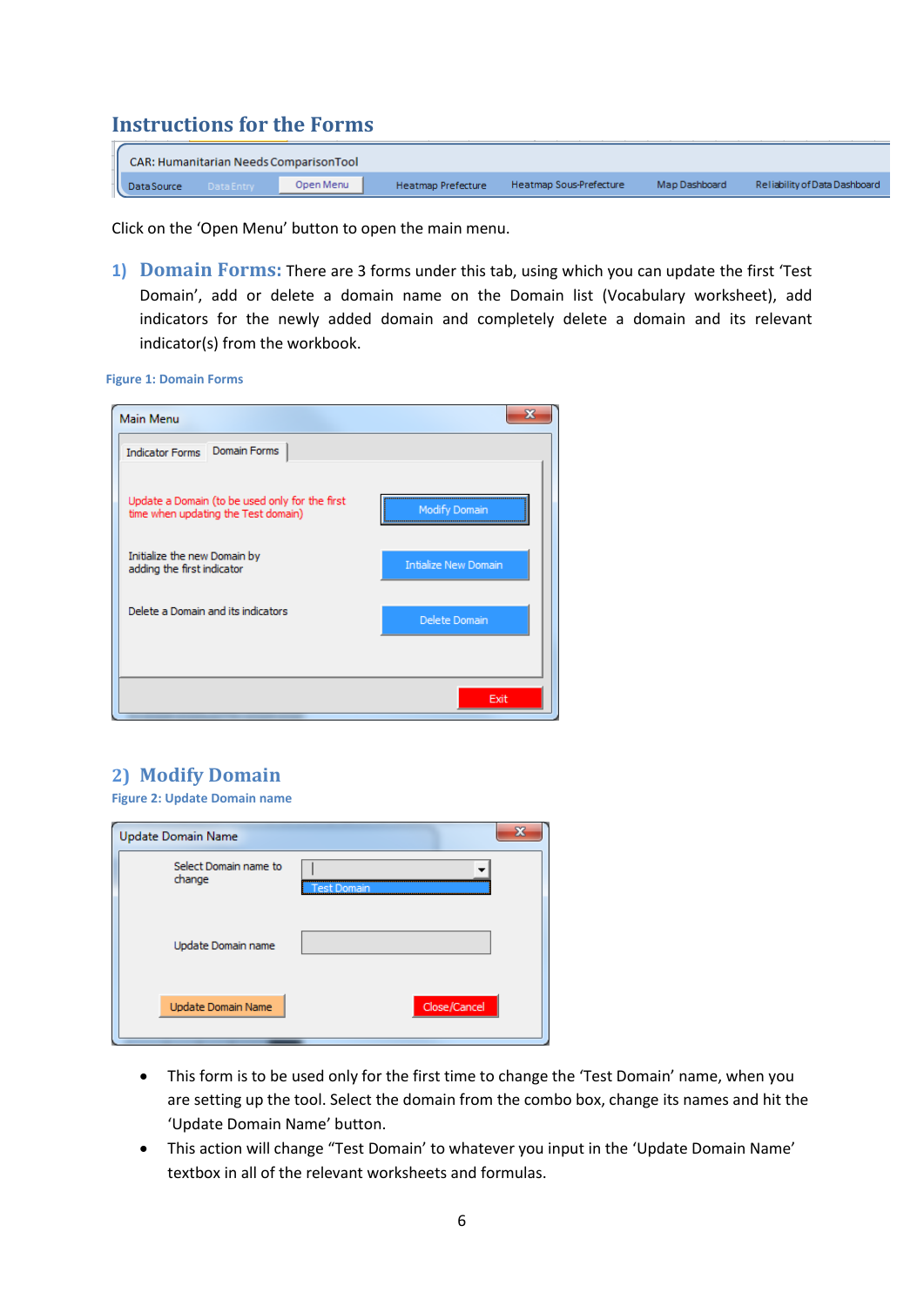Open the 'Update Indicator' Form from the main menu and select 'Test Indicator' from the

| drop down. Change        | <b>Update Indicator Form</b> |                                                                                                                  |                                       | $\mathbf{x}$ |
|--------------------------|------------------------------|------------------------------------------------------------------------------------------------------------------|---------------------------------------|--------------|
| the name of the          | Select Indicator             | <b>Test Indicator</b>                                                                                            |                                       |              |
| indicator by typing a    |                              | Please make sure that first option is choosen in a way that its weight is always input as zero (e.g. None or No) |                                       |              |
| value in the 'Update     | Update Indicator             | <b>Test Indicator</b>                                                                                            |                                       |              |
| Indicator' textbox.      | Option 1                     | Option 1                                                                                                         | $\circ$<br>Weight for Option # 1      |              |
| Likewise, Provide        |                              | Option 2                                                                                                         | $\mathbf{1}$<br>Weight for Option # 2 |              |
| different options and    | Option 2                     |                                                                                                                  | Weight for Option # 3                 |              |
| their respective         | Option 3                     |                                                                                                                  | Weight for Option # 4                 |              |
| weightings in the        | Option 4                     |                                                                                                                  |                                       |              |
| relevant textboxes.      | Option 5                     |                                                                                                                  | Weight for Option # 5                 |              |
| Hit 'Update<br>$\bullet$ |                              |                                                                                                                  |                                       |              |
| Indicator'. This action  |                              | Please change information on the source for the indicator, if required.                                          |                                       |              |
| will complete the        | Source of the indicator      |                                                                                                                  |                                       |              |
| updating of 'Test        |                              |                                                                                                                  |                                       |              |
| Domain' and its          |                              | <b>Undate Indicator</b>                                                                                          | Close/Cancel                          |              |

**Figure 3: Update 'Test Indicator'**

#### <span id="page-6-0"></span>**3) Initialize New Domain**

#### **Figure 4: Initialize domain Form**

indicator.

| <b>Add Domain Form</b>     |                                                                                                                  |                       | $\overline{\mathbf{x}}$ |
|----------------------------|------------------------------------------------------------------------------------------------------------------|-----------------------|-------------------------|
| Enter a new Domain<br>name |                                                                                                                  |                       |                         |
| <b>Add Indicator</b>       |                                                                                                                  |                       |                         |
|                            | Please make sure that first option is choosen in a way that its weight is always input as zero (e.g. None or No) |                       |                         |
| Option 1                   |                                                                                                                  | Weight for Option #1  |                         |
| Option 2                   |                                                                                                                  | Weight for Option # 2 |                         |
| Option 3                   |                                                                                                                  | Weight for Option #3  |                         |
| Option 4                   |                                                                                                                  | Weight for Option # 4 |                         |
| Option 5                   |                                                                                                                  | Weight for Option # 5 |                         |
|                            | Please provide information on the source for the indicator                                                       |                       |                         |
| Source of the indicator    |                                                                                                                  |                       |                         |
|                            | Close/Cancel<br><b>Add Domain</b>                                                                                |                       |                         |
|                            |                                                                                                                  |                       |                         |

Enter the name of the new domain name in the 'Enter a New Domain' textbox. Type in the relevant text boxes, the Indicator detail by specifying the indicator heading, its options and respective weightings.

Also, provide a data source for the indicator. Hit the 'Add Domain' button, this will add the indicator and its detail on the 'DataEntry' worksheet. Data source will be copied to the 'DataSource' worksheet.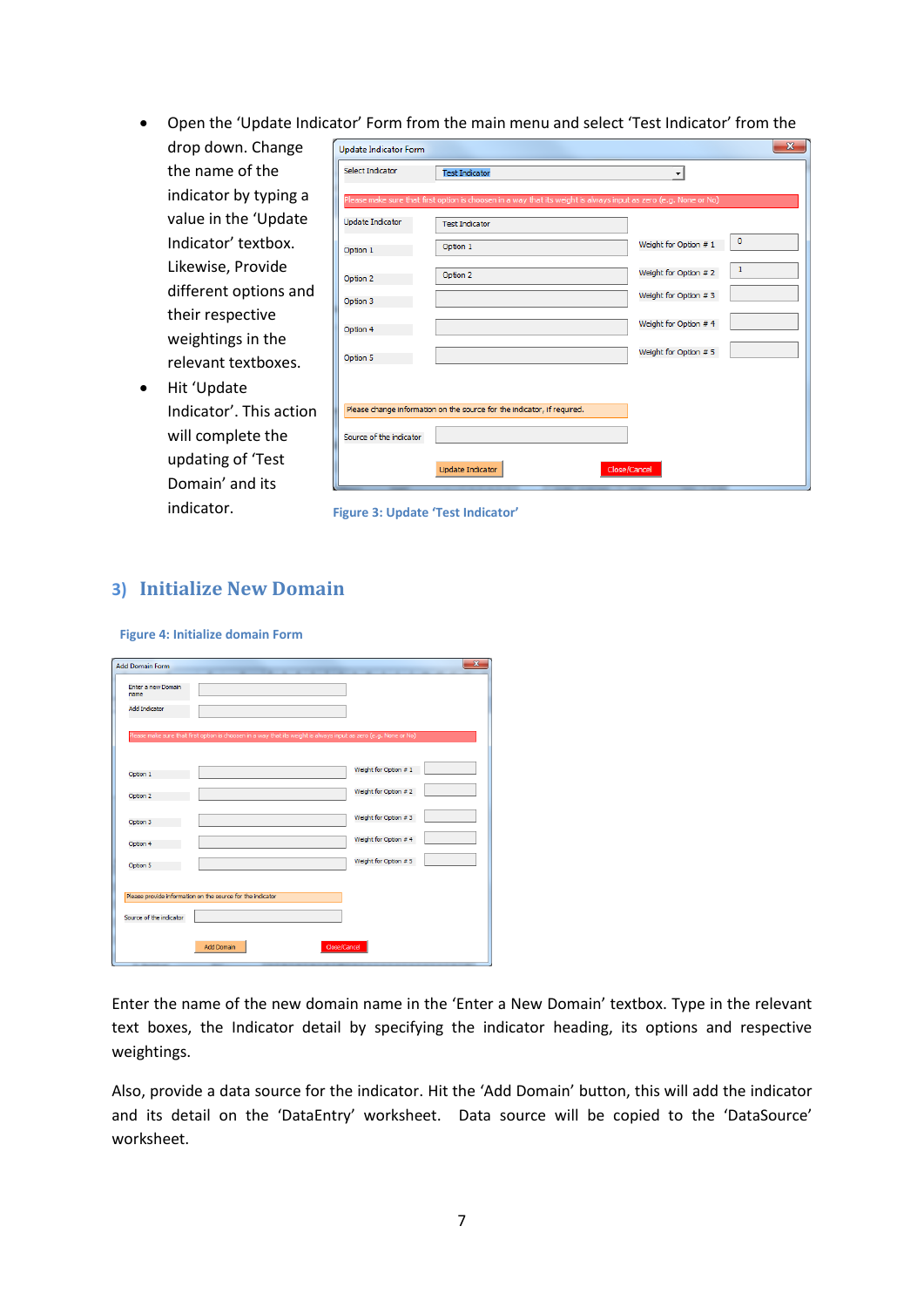| Name Manager            |                                                              |                           |          | Đ<br>$\mathbf{x}$ |
|-------------------------|--------------------------------------------------------------|---------------------------|----------|-------------------|
| New                     | Edit<br>Delete                                               |                           |          | Filter *          |
| Name                    | Value                                                        | <b>Refers To</b>          | Scope    | ▴<br>Comment      |
| StdScale                |                                                              | =Dashboard!\$B\$9         | Workbook |                   |
| <b><sup>i</sup></b> Sum |                                                              | ='Add Indicators'!\$      | Workbook |                   |
| Tableau1                | {"1","0","1","Bulaw                                          | =DataEntry!\$A\$12:       | Workbook |                   |
| TableauCalcs            | ${^{\circ}}2.00", "0", "3.00", ".$                           | =DataEntry!\$AL\$1        | Workbook |                   |
| <b>the Admin 1</b>      | {"Bulawayo","10";"                                           | $=$ Lists! $$A$2: $B$11$  | Workbook |                   |
|                         |                                                              | $=$ Provincial Heatma     | Workbook |                   |
| tbl Admin2              | {"Bulawayo","10","                                           | =Lists! \$F\$2: \$M\$90   | Workbook |                   |
|                         | $\boxplus$ tbl Admin2 Hea $\{T1$ <sup>"</sup> , "Mashonaland | ='District Heatmap'!      | Workbook |                   |
| tbl Countries           | Zimbabwe                                                     | $=$ Vocabulary! $$I$$2$ : | Workbook |                   |
| <b>The Indic</b>        | THumanitarian ace                                            | ='Add Indicators'!\$      | Workbook |                   |
| tbl MapsCoord           | {"Grp_Zimbabwe","                                            | =Vocabulary!\$M\$2:       | Workbook |                   |
| the Sectors             | {"Access"; "Protecti                                         | =Vocabulary!\$K\$2:       | Workbook |                   |
| WASH End                |                                                              | =DataEntry!\$AH\$6        | Workbook | E                 |
| <b>JUNASH Start</b>     | WASH                                                         | =DataEntry!\$AF\$6        | Workbook | ٠                 |
| ∢                       |                                                              | ш                         |          | Þ                 |
| Refers to:              |                                                              |                           |          |                   |
|                         | =DataEntry!\$AL\$12:\$BY\$100                                |                           |          | 嶐                 |
|                         |                                                              |                           |          | Close             |

In addition, there are four more relevant columns added to the table 'TableauCalcs' on the 'DataEntry' worksheet. These columns are meant to provide calculation of geomean for heatmaps and the 'Gears' worksheet, for each of the domain indicator(s).

#### **Figure 5: Tableau Calcs**

Please do not change the formulas in this table on the 'DataEntry' worksheet.

Also, a domain column is automatically added in the 'Provincial Heatmap' and 'District Heatmap' worksheets along with the relevant formulas for calculating geomean.

# <span id="page-7-0"></span>**4) Delete Domain Form**

**Figure 6: Delete domain Form**

| Delete a Domain         | х                                                                      |
|-------------------------|------------------------------------------------------------------------|
|                         | Please note this action will DELETE ALL of the Domain indicators data. |
| Select Domain to delete |                                                                        |
|                         |                                                                        |
| Delete Domain           | Close/Cancel                                                           |

Select the domain name from the combo box and hit the 'Delete Domain' button. All of the indicator(s) related to the selected domain name will be deleted from the 'DataEntry' worksheet. This action will also delete relevant domain calculation columns from the 'TableauCalcs'.

The domain information is also deleted from the 'Gears', "Gear Rel' worksheets as well as the heatmaps.

Never delete the first domain from the 'DataEntry' worksheet, as this will mess up with the formulas in the workbook. In case, if you don't want to keep the first domain, simply change the name of the domain using 'Modify Domain' Form first and then change the indicator details using the 'Edit Indicator' form.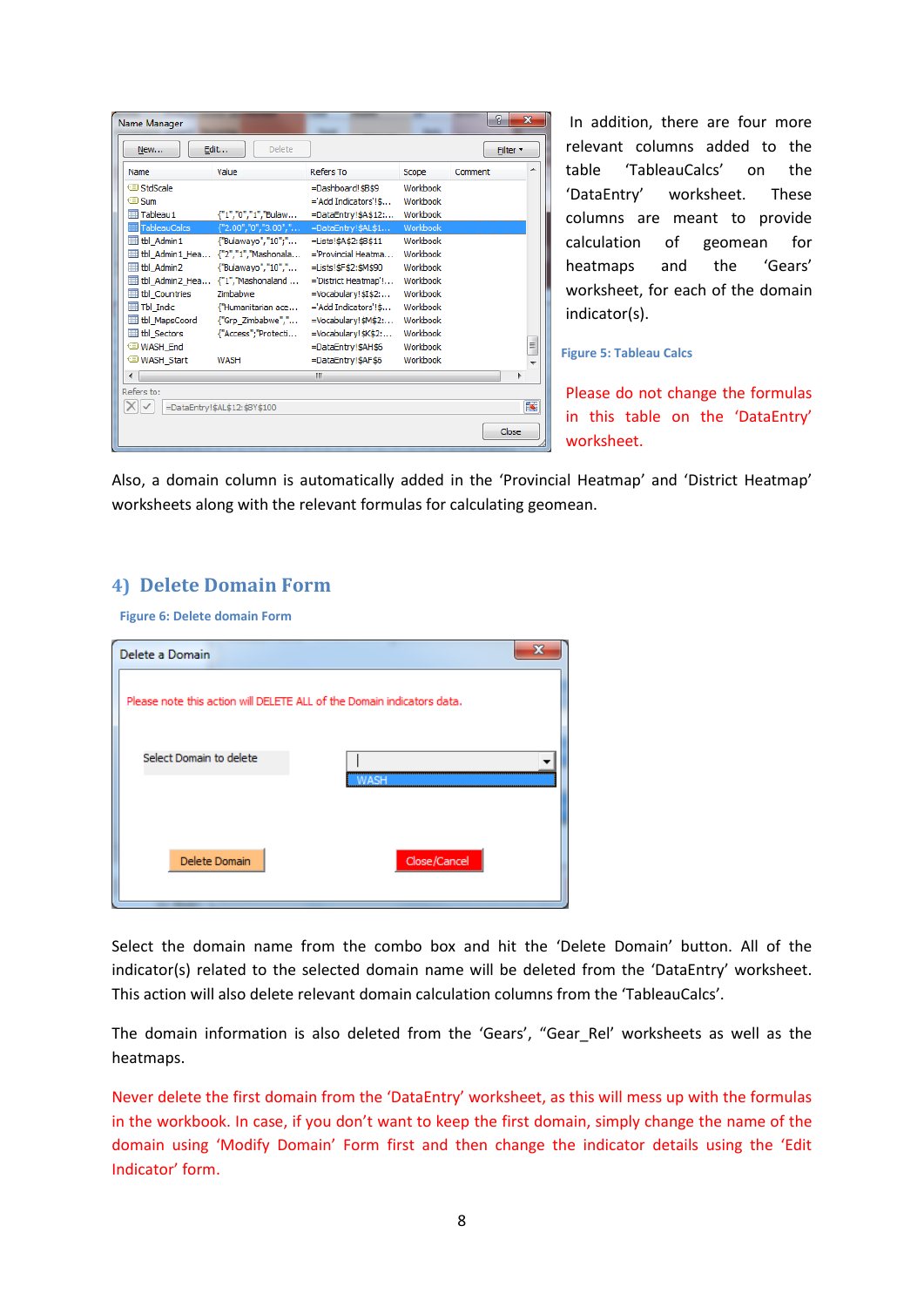<span id="page-8-0"></span>**5) Indicator Forms:** There are 3 forms under this tab, using which you can add, update or delete an indicator.

**Figure 7: Indicator Forms menu**

| Main Menu                      |                      |      |  |
|--------------------------------|----------------------|------|--|
| Indicator Forms   Domain Forms |                      |      |  |
| <b>Add Indicator</b>           | <b>Add Indicator</b> |      |  |
| <b>Update Indicator</b>        | Update Indicator     |      |  |
| Delete Indicator               | Delete Indicator     |      |  |
|                                |                      |      |  |
|                                |                      | Exit |  |

# <span id="page-8-1"></span>**6) Add Indicator Form**

| <b>Add Indicator Form</b> |                                                                                                                  |                       | <b>ALC: NO</b> | $\mathbf{x}$<br>m<br>٠ |
|---------------------------|------------------------------------------------------------------------------------------------------------------|-----------------------|----------------|------------------------|
| Select Domain             | <b>WASH</b>                                                                                                      |                       |                |                        |
| <b>Add Indicator</b>      |                                                                                                                  |                       |                |                        |
|                           | Please make sure that first option is choosen in a way that its weight is always input as zero (e.g. None or No) |                       |                |                        |
| Option 1                  |                                                                                                                  | Weight for Option # 1 |                |                        |
| Option 2                  |                                                                                                                  | Weight for Option # 2 |                |                        |
| Option 3                  |                                                                                                                  | Weight for Option #3  |                |                        |
| Option 4                  |                                                                                                                  | Weight for Option # 4 |                |                        |
| Option 5                  |                                                                                                                  | Weight for Option # 5 |                |                        |
|                           |                                                                                                                  |                       |                |                        |
|                           | Please provide information on the source for the indicator                                                       |                       |                |                        |
|                           |                                                                                                                  |                       |                |                        |
| Source of the indicator   |                                                                                                                  |                       |                |                        |
|                           | <b>Add Indicator</b>                                                                                             | Close/Cancel          |                |                        |
|                           |                                                                                                                  |                       |                |                        |

#### **Figure 8: Add Indicator Form**

Select a name from the domain combo box. Type in the relevant text boxes, the Indicator detail by specifying the indicator heading, its options and respective weightings.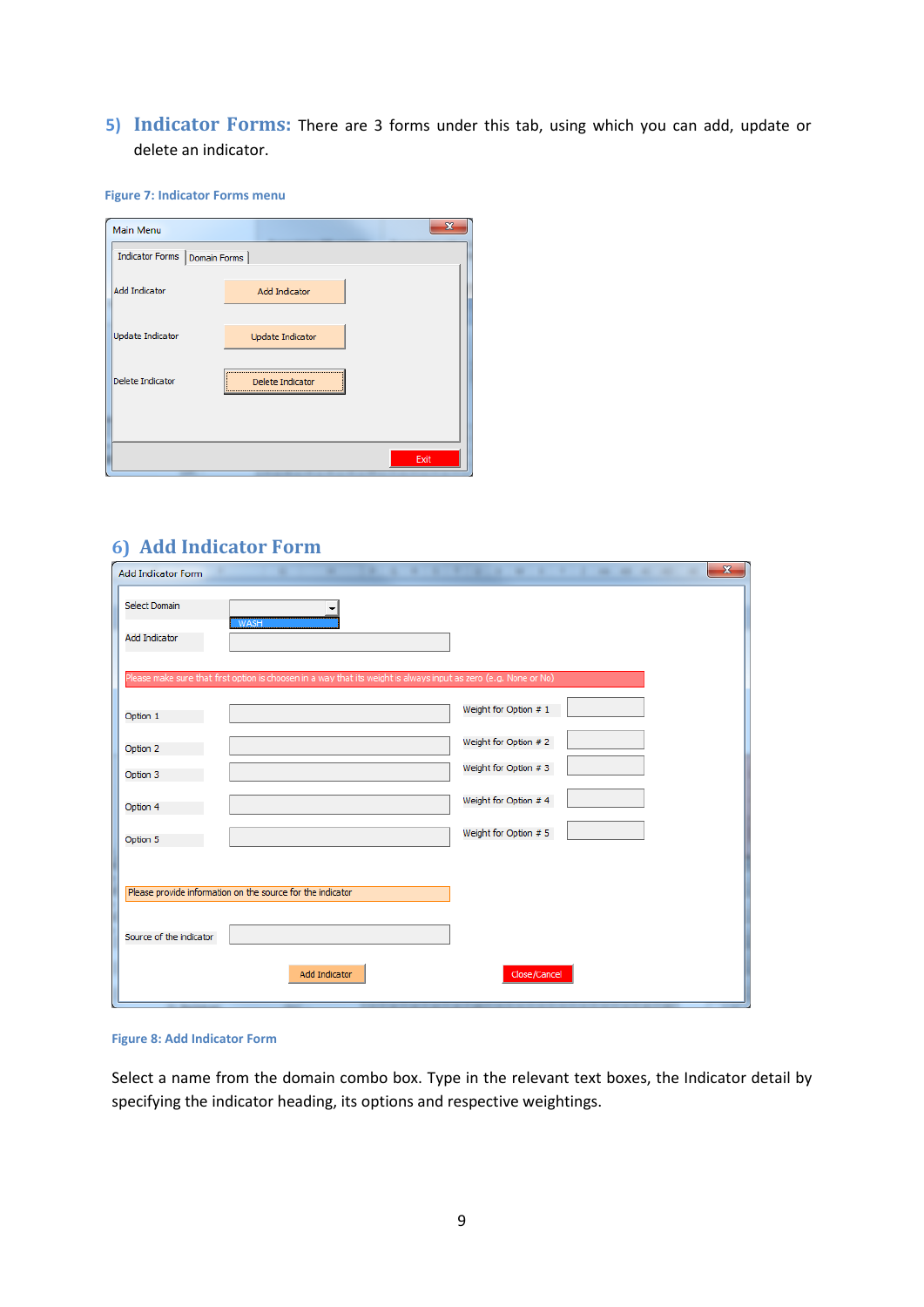Also, provide a data source for the indicator. Hit the 'Add Indicator' button, this will add the indicator and its detail on the 'DataEntry' worksheet. Data source will be copied to the 'DataSource' worksheet.

Please note that it is only mandatory to fill Option 1 and Weight 1 text boxes. Later on if you want to add / or delete 'Options' to an indicator, you can use the 'Edit Indicator' form.

| <b>Update Indicator Form</b> | $\mathbf{x}$                                                                                                     |
|------------------------------|------------------------------------------------------------------------------------------------------------------|
| Select Indicator             | $\overline{\phantom{a}}$                                                                                         |
|                              | Please make sure that first option is choosen in a way that its weight is always input as zero (e.g. None or No) |
| Update Indicator             |                                                                                                                  |
| Option 1                     | Weight for Option # 1                                                                                            |
| Option 2                     | Weight for Option # 2                                                                                            |
| Option 3                     | Weight for Option #3                                                                                             |
| Option 4                     | Weight for Option # 4                                                                                            |
| Option 5                     | Weight for Option # 5                                                                                            |
|                              |                                                                                                                  |
|                              | Please change information on the source for the indicator, if required.                                          |
| Source of the indicator      |                                                                                                                  |
|                              |                                                                                                                  |
|                              | Close/Cancel<br>Update Indicator                                                                                 |

## <span id="page-9-0"></span>**7) Update Indicator Form**

#### **Figure 9: Edit Indicator Form**

Select an indicator from the combo box. This will bring up all the relevant details for that indicator in the text boxes on the form. Now, you can add or delete 'Options' for the indicator. Hit the 'Update Indicator' button, and the indicator will be updated accordingly on the 'DataEntry' worksheet.

Please note that the form is organized in a way that a single indicator can have a minimum of one and a maximum of five options assigned to it.

#### <span id="page-9-1"></span>**8) Delete Indicator Form**

| <b>Delete Indicators</b>               |                                                   | x |
|----------------------------------------|---------------------------------------------------|---|
| Select Indicator                       | % population IDP receiving adequate WASH services | ▼ |
| Number of Columns for<br>the Indicator | WASH<br>6                                         |   |
| Delete Indicator                       | Close/Cancel                                      |   |

**Figure 10: Delete Indicator Form**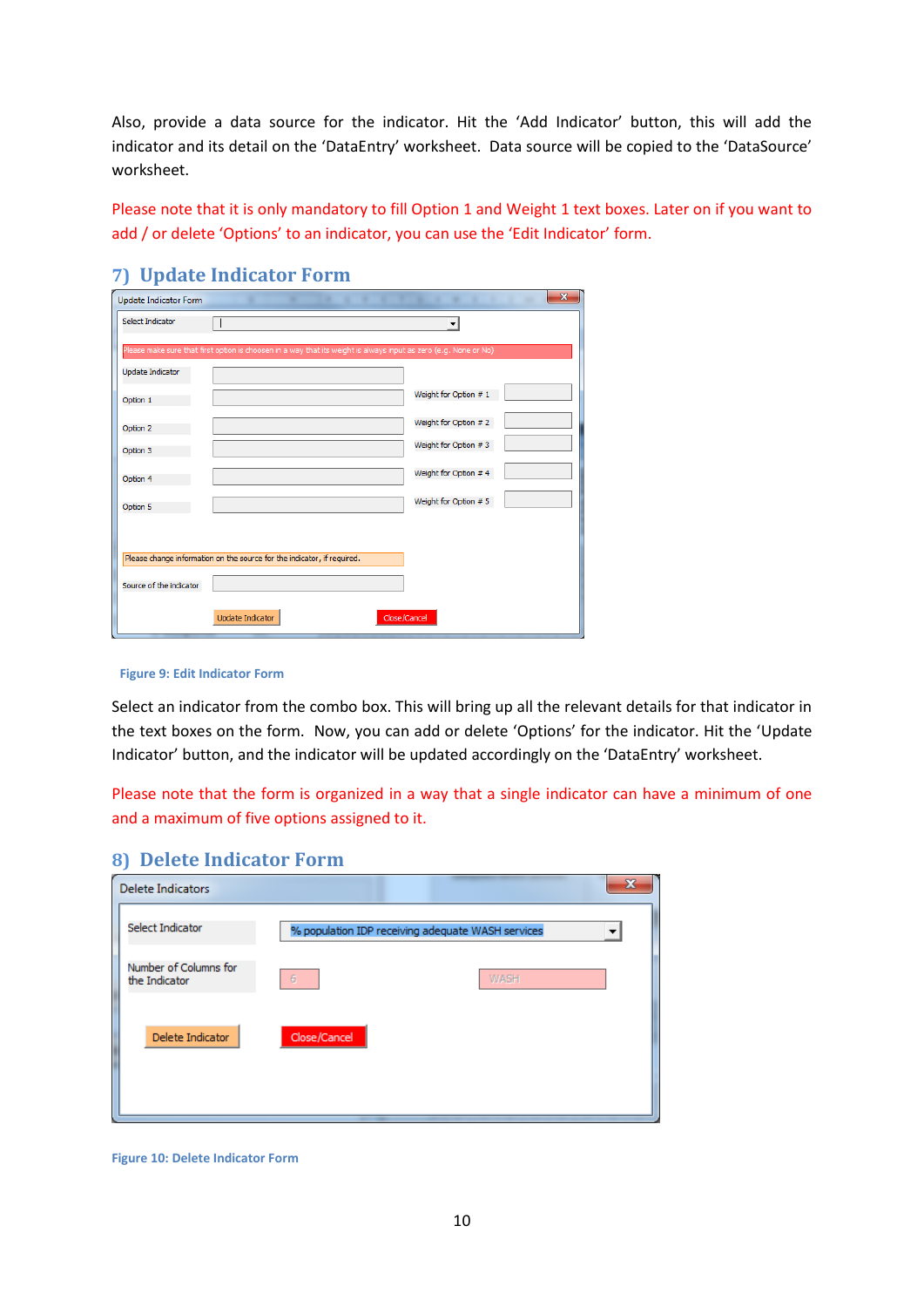Select an indicator from the combo box for deletion and hit the 'Delete Indicator' button.

Please note that if there is only ONE indicator remaining on the 'DataEntry' worksheet for a particular domain, it is strongly advised to delete the entire domain using 'Delete Domain' form. As that form ensures that everything related to that domain is deleted from the workbook, including all the named ranges.

# <span id="page-10-0"></span>**Worksheets explanation**

## <span id="page-10-1"></span>**1) Data Entry worksheet**

The 'DataEntry' worksheet is the only place where a user will input values for indicator options. Select '1' from the list box in the relevant cell if an option matches the criteria, '0' if doesn't match the criteria and '?' (Default) if there is no data available for that indicator.



Please note you can either have a combination of '1' and '0' for an indicator or a question mark (?) for the indicator. You cannot have a '?' entered alongside '1' or '0' for an indicator.

Select the appropriate reliability level of data from the drop down for a particular location by

choosing either an 'H' (High), 'M' (Medium) or 'L' (Low).

## <span id="page-10-2"></span>**2) 'Gears' worksheet**

Everything on this worksheet is auto calculated based on the entries in the 'TableauCalcs'. This data feeds information to the maps on the 'Dashboard' worksheet.

Please note everything is auto generated in this worksheet and user has nothing to add or delete in this worksheet.

## <span id="page-10-3"></span>**3) 'Gears\_Rel' worksheet**

Everything on this worksheet is auto calculated based on the entries in the 'TableauCalcs'. This data feeds information to the maps on 'Reliability of Data Dashboard' worksheet.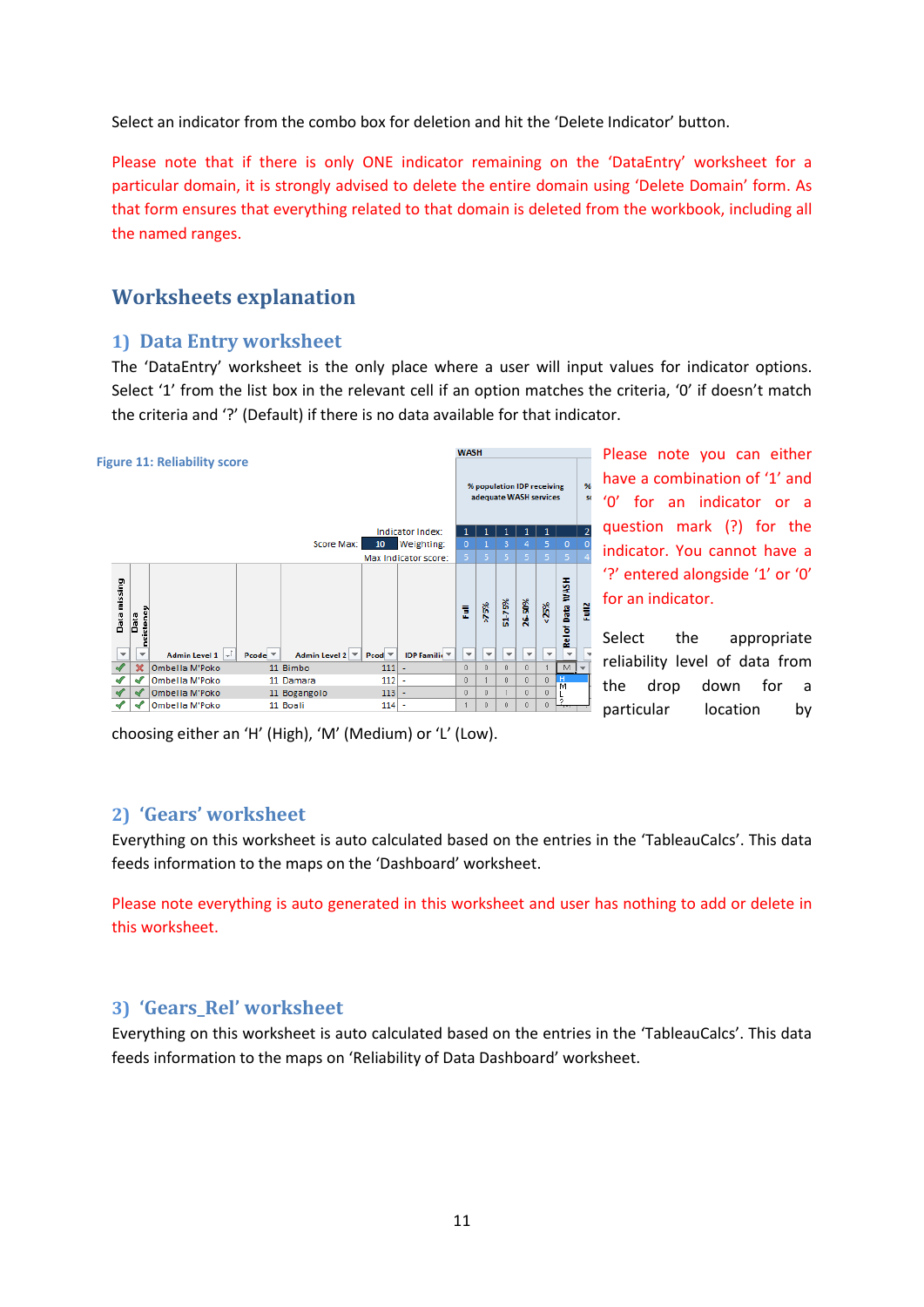# <span id="page-11-0"></span>**4) 'Provincial Heatmap' worksheet**

This worksheet display domain geomean scores as well as an overall geomean score calculated at admin level 1 of the country.

Please note everything is auto generated in this worksheet.

#### **Figure 12: Admin Level 1 Heatmap**



#### <span id="page-11-1"></span>**5) 'District Heatmap' worksheet**



This worksheet display domain geomean as well as an overall score calculated at admin level 2 of the country.

Please note everything is auto generated in this worksheet and user has

# <span id="page-11-2"></span>**6) 'Dashboard' worksheet**

nothing to add or delete in this worksheet.

The big map at the top (orange color) is meant to display the overall score of the country (at admin level 2) by taking scores for all of the domains from 'Gears'

#### worksheet. **Figure 13: Admin Level 2 Heatmap**

Below the orange map are small domain maps (at admin level 2), which are colored in blue shade, based on the domain scores from 'Gears' worksheet.

Whenever new data is entered in the 'DataEntry' worksheet, use the 'UPDATE MAPS' button at the left corner of the worksheet to



**Figure 14: Map Dashboard**

update color ramp in the maps.

Please note whenever a domain is added in the workbook (using the Add Domain form) a small map is automatically added in the dashboard worksheet. Similarly if a user deletes a domain (using Delete Domain form), its relevant map is also deleted from the 'Dashboard' worksheet.